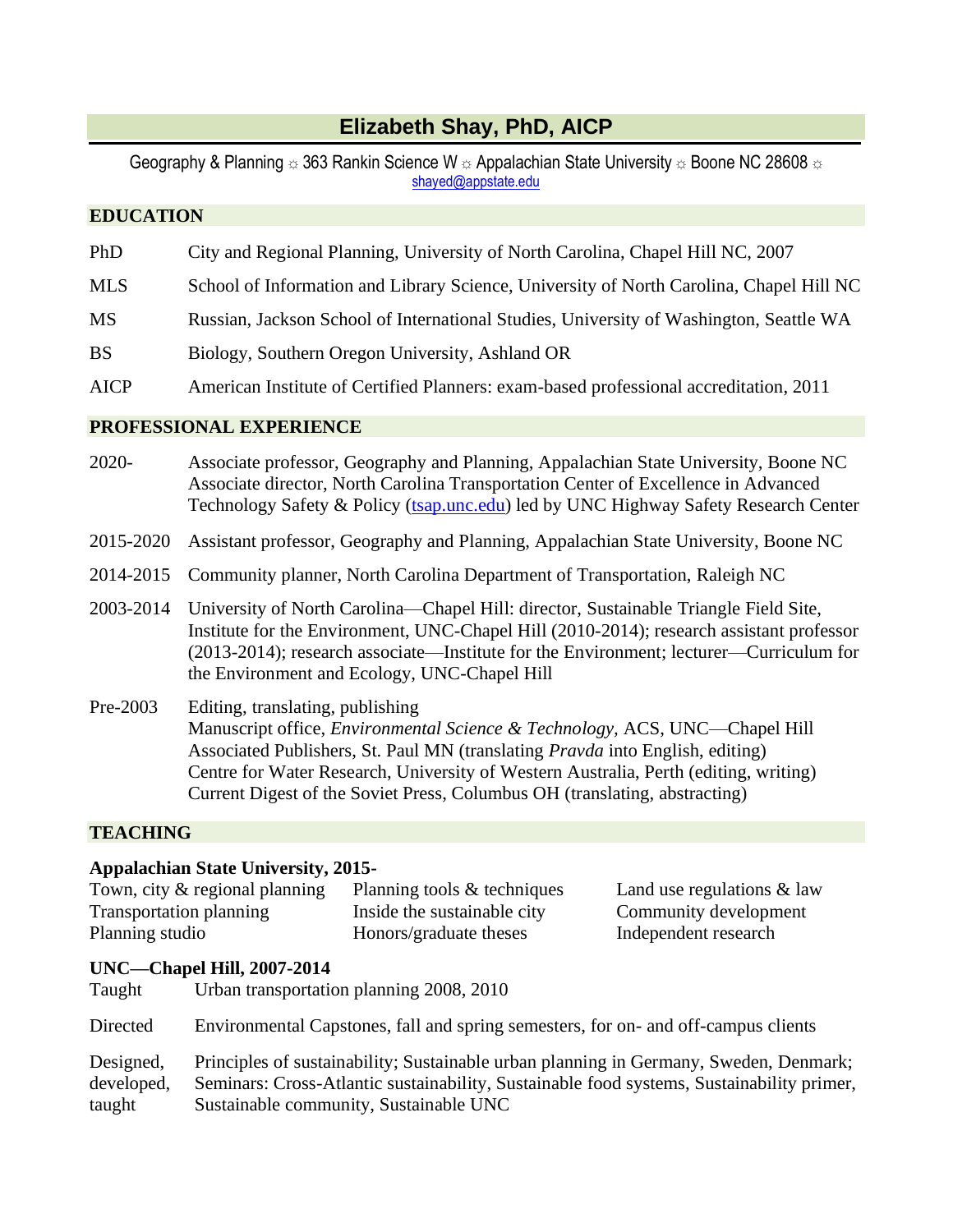|           | <b>RESEARCH-land use, transportation, built and natural environment, travel behavior</b>                                                           |
|-----------|----------------------------------------------------------------------------------------------------------------------------------------------------|
| 2020-2023 | NC Department of Transportation Center of Excellence in Advanced Technology                                                                        |
|           | Safety and Policy. Five-university consortium (PI/director Radwan, UNC-Chapel                                                                      |
|           | Hill), including Appalachian State University (associate director at ASU Shay)                                                                     |
| 2020-2021 | Appalachian State University, Campus COVID-19 grant. Trail cameras to monitor                                                                      |
|           | greenway use, social distancing (Christiana, Battista, Broce, Hege, Shay, Venrick)                                                                 |
| 2020-2021 | Chancellors Innovation Scholars, Appalachian State U, Collaborative client-service                                                                 |
|           | curriculum to develop sustainable communities (Kowalczyk, MacNamara, Shay)                                                                         |
| 2019-2020 | Appalachian State University, Research Institute for Environment, Energy &                                                                         |
|           | Economics. CONCERT grant-social work/planning (MacNamara, Shay)                                                                                    |
| 2018      | Appalachian State University, Research Institute for Environment, Energy &                                                                         |
|           | Economics. Communication grant-public health messaging (Hege, Shay, Sugg)                                                                          |
| 2018      | Appalachian State University, Research Institute for Environment, Energy &                                                                         |
|           | Economics. SCORE grant—trans-disciplinary teaching (MacNamara, Shay)                                                                               |
| 2017-2018 | Collaborative Sciences Center for Road Safety, University of Tennessee (sub-                                                                       |
|           | contract). Connected and automated vehicles, safety, and walkability (PI Khattak)                                                                  |
| 2017-2019 | Appalachian State U, University Research Grant. Student travel (Combs, Shay)                                                                       |
| 2016      | Appalachian State University, summer faculty grant. Development of new applied-                                                                    |
|           | learning course on aging-in-place and elder-friendly built environment (Shay)                                                                      |
| 2016-2018 | Appalachian State University, Research Institute for Environment, Energy &                                                                         |
|           | Economics. CONCERT grant—mountain resilience (Dempsey, Shay, Sugg)                                                                                 |
| 2012-2014 | NC Dept of Transportation. Defining North Carolina's Transportation-Disadvan-                                                                      |
|           | taged Populations. UNC-Chapel Hill subcontract, NC State University (PI Lane)                                                                      |
| 2012-2013 | National Inst Health. System for Observing Play and Recreation in Communities.                                                                     |
|           | Review of park/recreation plans; physical activity in dog parks. (PI Evenson)                                                                      |
| 2012      | Preparedness & Emergency Response Research Center, UNC-Chapel Hill School of                                                                       |
|           | Public Health. Emergency planning and response for vulnerable populations;                                                                         |
|           | emergency sheltering. (PIs Berke, Horney)                                                                                                          |
| 2010-2011 | Lincoln Institute of Land Policy. Built environment and transport-related green-                                                                   |
|           | house gas emissions in Charlotte NC metro: An integrated model. (PI Rodriguez)                                                                     |
|           | 2009-2010 US EPA Region 4. Sustainable small and medium enterprises. UNC-Chapel Hill                                                               |
|           | Institute for the Environment and Duke University (Gallagher, Shay)                                                                                |
| 2007-2011 | National Heart, Lung and Blood Institute (RAND). Away from home and out of                                                                         |
|           | school: Adolescent PA and BMI, Trial of Activity in Adolescent Girls 2. UNC-                                                                       |
|           | Chapel Hill Center for Urban and Regional Studies (PIs Evenson, Rodriguez)                                                                         |
| 2005-2009 | EPA STAR. Regional development, population trend and technology change                                                                             |
|           | impacts on future air pollution emissions. Auto ownership and travel behavior.<br>UNC-CH Center for Urban & Regional Studies (PIs Rodriguez, Song) |
| 2007-2008 | Robert Wood Johnson Foundation, Active Living Research. Testing associations                                                                       |
|           | between physical activity and the built environment. Built environment and walking                                                                 |
|           | behavior. UNC- Center for Urban & Regional Studies (PI Rodriguez)                                                                                  |
| 2007      | Robert Wood Johnson Foundation, Active Living Research. Collaborative                                                                              |
|           | intergovernmental school planning and active travel to school. UNC-Chapel Hill                                                                     |
|           | Center for Urban & Regional Studies (Salvesen, Shay)                                                                                               |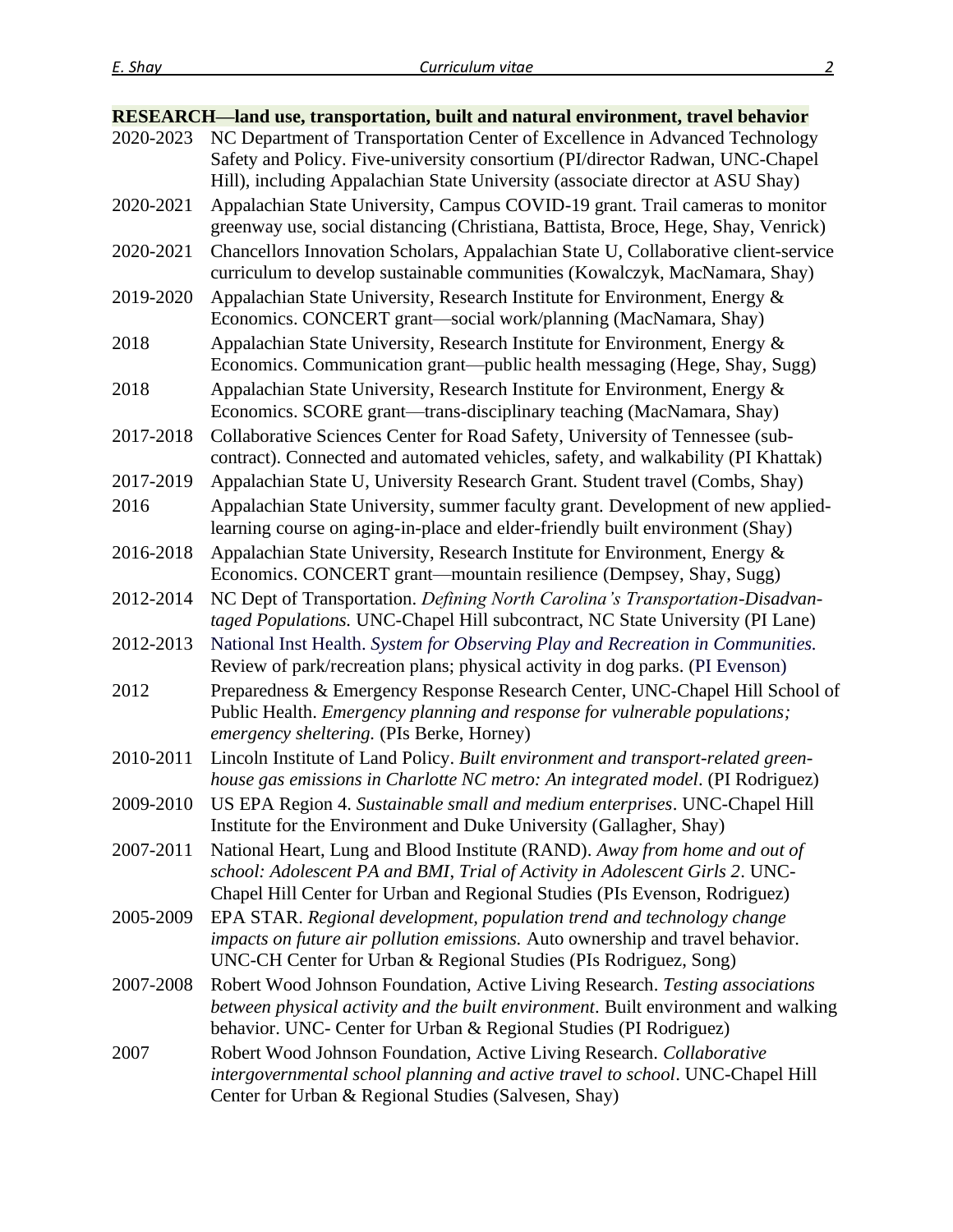#### **PUBLICATIONS**

#### *Peer-reviewed research*

- **Shay, E**, M MacNamara, "What can community planning and social work students teach each other?" under review, *Journal of Community Practice*
- Christiana, R, S Daily, T Bias, V Haas, A Dwyer, **E Shay,** A Hege, R Broce, H Venrick, C Abildso, "Effectiveness of a point-of-decision prompt to encourage physical distancing on greenways and rail-trails during COVID19 pandemic," under review, *Environment &Behavior*
- Bagli, H, **E Shay,** T Combs, "AVs—Use, share, own? Young adults' perceptions of connected and automated vehicles," in press, *Transportation Research Record*
- Bonevac, A, **E Shay**, T Combs, "Key informant perceptions of flooding and landslides in Western NC following 2018 floods and landslides," in press, *Southeastern Geographer*
- Mitchell, J, J Runkle, L Andersen, **E Shay,** M Sugg, "Inequalities in life expectancy across North Carolina: A spatial analysis of the social determinants of health and the Index Concentration at Extremes," *Family and Community Health*, *45*:2, 77-90, 2022
- Bias, T, S Daily, C Abildso, H Venrick**, E Shay**, S Moyers, A Hege, V Haas, A Dyer, R Broce, R Christiana, "Systematic observation of physical distancing behaviors of trail users during the COVID-19 pandemic," *Journal of Healthy Eating and Active Living*, *1*:3, 2021
- Sugg, MM, L Andersen, E **Shay**, J Tyson, J Runkle, **"**Climate, environment, and public health in Western North Carolina," *Sustainable Health—Journal of the BCBSNC Institute for Health and Human Services,* Appalachian State University, *Volume 1,* March 2021
- **Shay**, E, M MacNamara, "Rural community development as a teaching environment for crossprofessional training in macro social work and community and regional planning," *Contemporary Rural Social Work, 11,* No. 1, 2019
- Andersen, LM, A Bonevac, L Thompson, K Dempsey, **E Shay,** M Sugg, "Understanding key informant experiences and perceptions of the 2016 drought and wildfires in western North Carolina," *Weather, Climate and Society, 11,* 2019
- **Shay**, E, AJ Khattak, B Wali, "Walkability in the connected and automated vehicle era: A U.S. perspective on research needs," *Transportation Research Record* 2672, Washington DC, 2018
- **Shay**, E, T Combs, D Findley, C Kolosna, M Madeley, D Salvesen, "Identifying transportation disadvantage: Mixed-methods analysis." *Transport Policy, 48,* 2016
- Combs, T, E **Shay**, D Salvesen, C Kolosna, M Madeley, "Understanding the multiple dimensions of transportation disadvantage: The case of rural North Carolina." *Case Studies on Transport Policy, 4,* 2016
- Evenson, KR, E **Shay**, S Williamson, DA Cohen, "Use of dog parks and the contribution to physical activity by their owners," *Research Quarterly for Exercise and Sport*, April, 2016
- **Shay**, E, S Caplow, "Integrated traditional and applied education in a public US university— Exploring sustainable cities and regions in classrooms and communities." *Journal of Environmental Studies and Sciences, 4* (4), 2014
- **Shay**, E, T Combs, DA Salvesen, D DeTrizio, J Horney, "Closing the gap: Assessing disaster preparedness of officials and residents in two North Carolina counties," *Journal of Geography and Natural Disaster*, *4* (2), 2014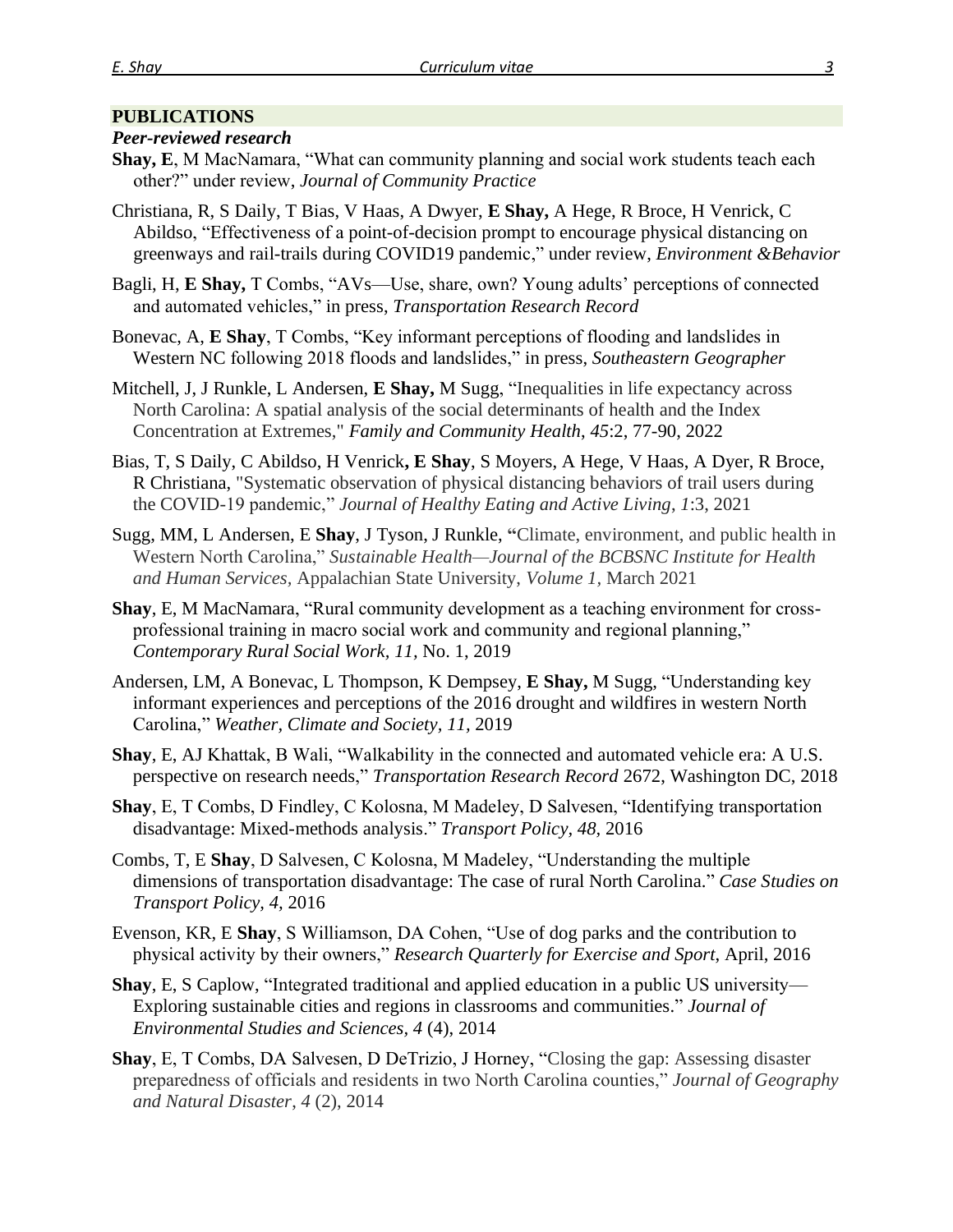- Rodriguez, DA, G-H Cho, JP Elder, TL Conway, KR Evenson, B Ghosh-Dastidar, E **Shay**, D Cohen, S Veblen-Mortenson, J Pickrell, L Lytle, "Identifying walking trips from GPS and accelerometer data in adolescent females," *J Physical Activity & Health*, 9 (3), 2012
- **Shay**, E, AJ Khattak. "Travel decision chains: Residential environment, automobile ownership, trips, and mode choice," *International Journal of Sustainable Transportation, 6* (2), 2011
- **Shay**, E, DA Rodriguez, G Cho, KJ Clifton, KR Evenson, "Comparing objective measures of environmental supports for pedestrian travel in adults," *Inter J Health Geographics, 8*(62), 2009
- **Shay**, E, AJ Khattak, "Toward sustainable transport: conventional and disruptive approaches." *International Journal of Sustainable Transportation, 4* (1), 14-40, 2009
- Lees, E, DA Salvesen, E **Shay**, "Collaborative school planning and active schools: A case study of Lee County, Florida." *Journal of Health Politics, Policy and Law*, *33* (3), June, 2008
- **Shay**, E, AJ Khattak, "Automobiles, trips, and neighborhood type: Comparing environmental measures." *Transportation Research Record*, #2010, 73-82, Washington DC, 2007
- Fan, Y-L, AJ Khattak, and E **Shay**, "Intelligent Transportation Systems: What do patents and publications tell us?" *Journal of Intelligent Transportation Systems, 11* (2), 91-103, 2007
- **Shay**, E, Y Fan, DA Rodriguez, AJ Khattak, "Drive or walk? Utilitarian trips within a neotraditional neighborhood." *Transportation Research Record,* #1985, Washington DC, 2006
- **Shay**, E, and AJ Khattak, "Auto ownership and use in neo-traditional and conventional neighborhoods." *Transportation Research Record*, #1902, 18-25, Washington DC, 2005

#### *Book chapters*

- Riggs, W, M Schlossberg, **E Shay,** A Millard-Ball, "Transforming street design: Approaches to reengineering our neighborhood streets," Ch 5 in: *Disruptive Transport: Driverless Car, Transport Innovation and the Sustainable City of Tomorrow,* W Riggs ed, Routledge, 2019
- Rodriguez, DA, E **Shay**, P Winn, "Comparative review of Portable GPS units," *Global Positioning Systems: Signal Structure, Applications, Sources of Error and Biases,* Nova, 2013

#### *White papers and articles*

- Schlossberg, M, W Riggs, A Millard-Ball, **E Shay**, "Rethinking the street in an era of driverless cars," UrbanismNext, 2018: https://urbanismnext.uoregon.edu/files/2018/01/Rethinking Streets AVs 012618-27hcyr6.pdf
- Salvesen, D, E **Shay**, L Ringaert, E Smith, "Going visitable." *Urban Land*, ULI, May, 2008
- Salvesen, D, E Lees, E **Shay**. "Can mega-schools be tamed?" *Planning Magazine*, Feb, 2007

#### *Reports*

- Rodriguez, DA, BJ Morton, Y Song, E **Shay**, J Huh, "Built environment and transport-related greenhouse gas emissions in the Charlotte NC metropolitan area: An integrated transportationland development model," working paper, Lincoln Institute of Land Policy, 2011
- **Shay**, E, AJ Khattak, SC Spoon, "Walkable Environments and Walking Activity." Southeastern Transportation Center, Knoxville TN, 2003
- **Shay**, E, et al. "A sustainable future for North Carolina," *CEP Environmental Policy Papers*, December, 2003, [http://www.cep.unc.edu/level\\_3/outreach/policy\\_papers.html](http://www.cep.unc.edu/level_3/outreach/policy_papers.html)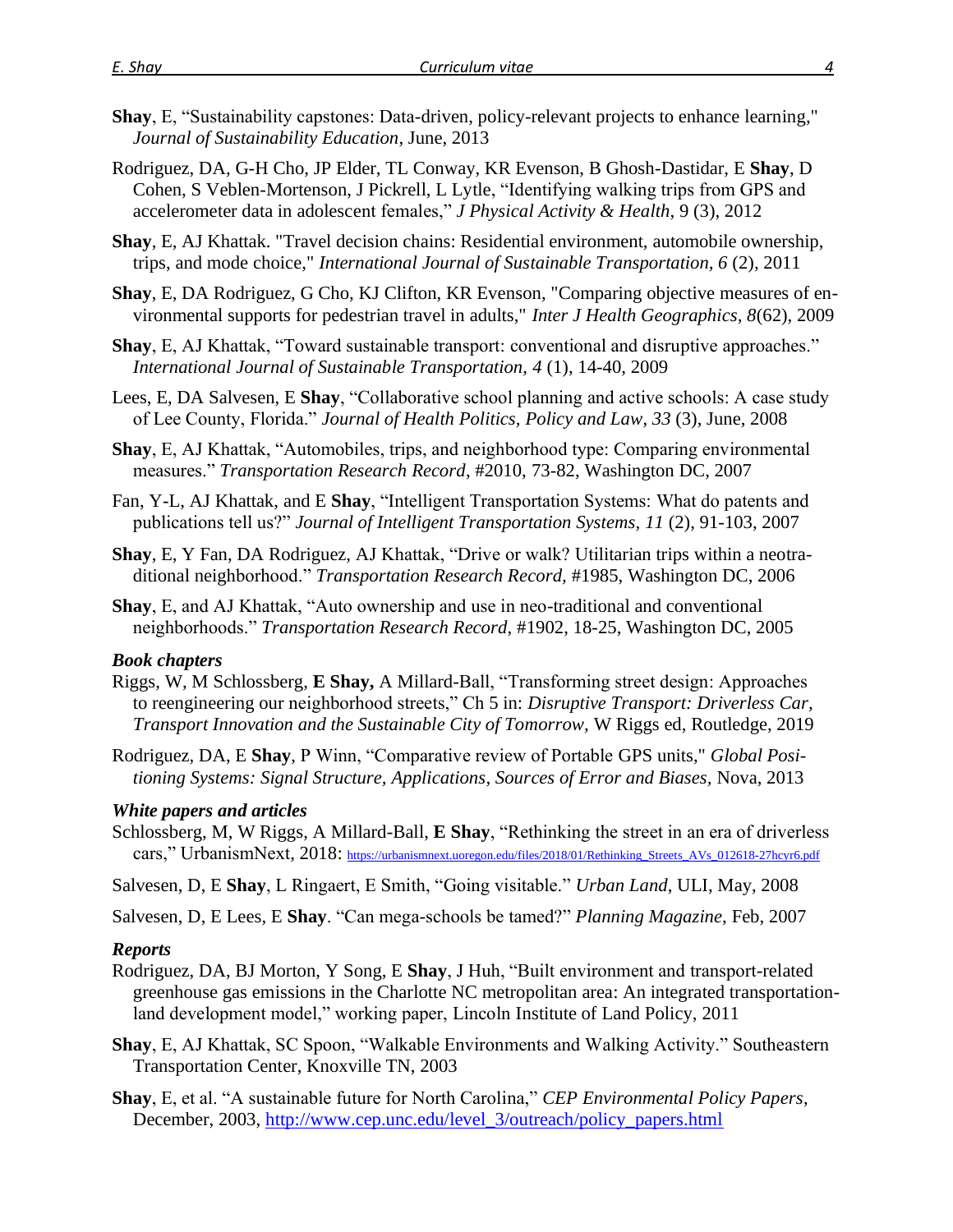#### **PROFESSIONAL MEMBERSHIPS; PROFESSIONAL AND COMMUNITY SERVICE**

- American Institute of Certified Planners, accredited since 2011
- American Planning Association
- Appalachian State University, Teaching for Community Resilience design fellow, 2022
- Appalachian State University, Inclusive Excellence (DEI), department liaison, 2021-
- Appalachian State University, Service Learning faculty fellows, 2016
- NOAA Regional Integrated Sciences and Assessment program, peer review panel, March 2022
- Town of Boone NC, Planning Commission, member 2016 2018; chair, 2018 –
- Town of Carrboro NC, Transportation Advisory Board, 2000-2004
- Transportation Research Board, Standing Committee on Social and Economic Factors of Transportation—ADD 20, member, 2015-
- Transportation Research Board/National Academies: National Cooperative Highway Research Program project panel #20-101, "Framework for Analyzing Costs and Benefits of Adaptation Measures in Preparation for Extreme Weather Events and Climate Change," 2014-2016

Peer reviewer for multiple journals in land use, transportation, and sustainability

## **PRESENTATIONS AND PANELS**

Transportation Research Board 101 st Meeting. Bagli, **Shay**, and Combs, "Use, share, own? Young adults' perceptions of connected and automated vehicles," Washington, January 2022 North Carolina Department of Transportation Research and Innovation Summit, **Shay** and Combs, "Impact of CAV-ready infrastructure on vulnerable road users: Guidance for North Carolina's local and state transportation agencies." Raleigh NC, October 2021 Association of Collegiate Schools of Planning. Combs and **Shay**, "Identifying municipal strategies for CAV-readiness through a transportation justice lens." Greenville SC, October 2019

American Planning Association—North Carolina Chapter, Annual Meeting. **Shay** and MacNamara, "Rural Community Development—Planning and Macro Social Work Perspectives." Wilmington NC, October 2019

Rural Social Work Caucus. MacNamara and **Shay**, "Innovative Collaborations to Enhance Sustainable Development in Rural Communities." Paducah, KY, July 2019

- Post-graduate Social Service Workforce Development Ulster University and Southern Health and Social Care Trust for Northern Ireland. MacNamara and **Shay**, "Innovative Collaborations to Enhance Sustainable Development." Belfast Northern Ireland, April 2019
- Transportation Research Board 98th Annual Meeting. **Shay,** Khattak, Boggs, "Safety in the connected and automated vehicle era: A U.S. perspective on research needs." Washington, 2019
- Joint World Conference on Social Work, Education and Social Development. MacNamara and **Shay**, "Innovative collaborations to enhance sustainable development in rural communities." Dublin Ireland, July 2018
- Transportation Research Board 97<sup>th</sup> Annual Meeting. Shay, Khattak and Wali, "Walkability in the connected and automated vehicle era: A U.S. perspective on research needs"; Zheng, Khattak and **Shay**, "Analysis of Crashes Involving Pedestrians across the United States: Implications for Connected and Automated Vehicles." Washington DC, January 2018
- Association of Collegiate Schools of Planning, Annual Meeting. Combs and **Shay**, "Anticipating travel behavior change among relocating university students." Denver CO, October 2017
- North Carolina Association of Metropolitan Planning Organizations, Annual Meeting. **Shay** and Combs, "Before-and-after travel choices of university students in newly constructed private off-campus mixed-use housing." April 2017, New Bern NC
- Appalachian Global Symposium, Kowalczyk, MacNamara, Ruseva, **Shay**, "Conceptualizing an Interdisciplinary Study-Away Course in Rural Sustainable Development." Boone NC, 2016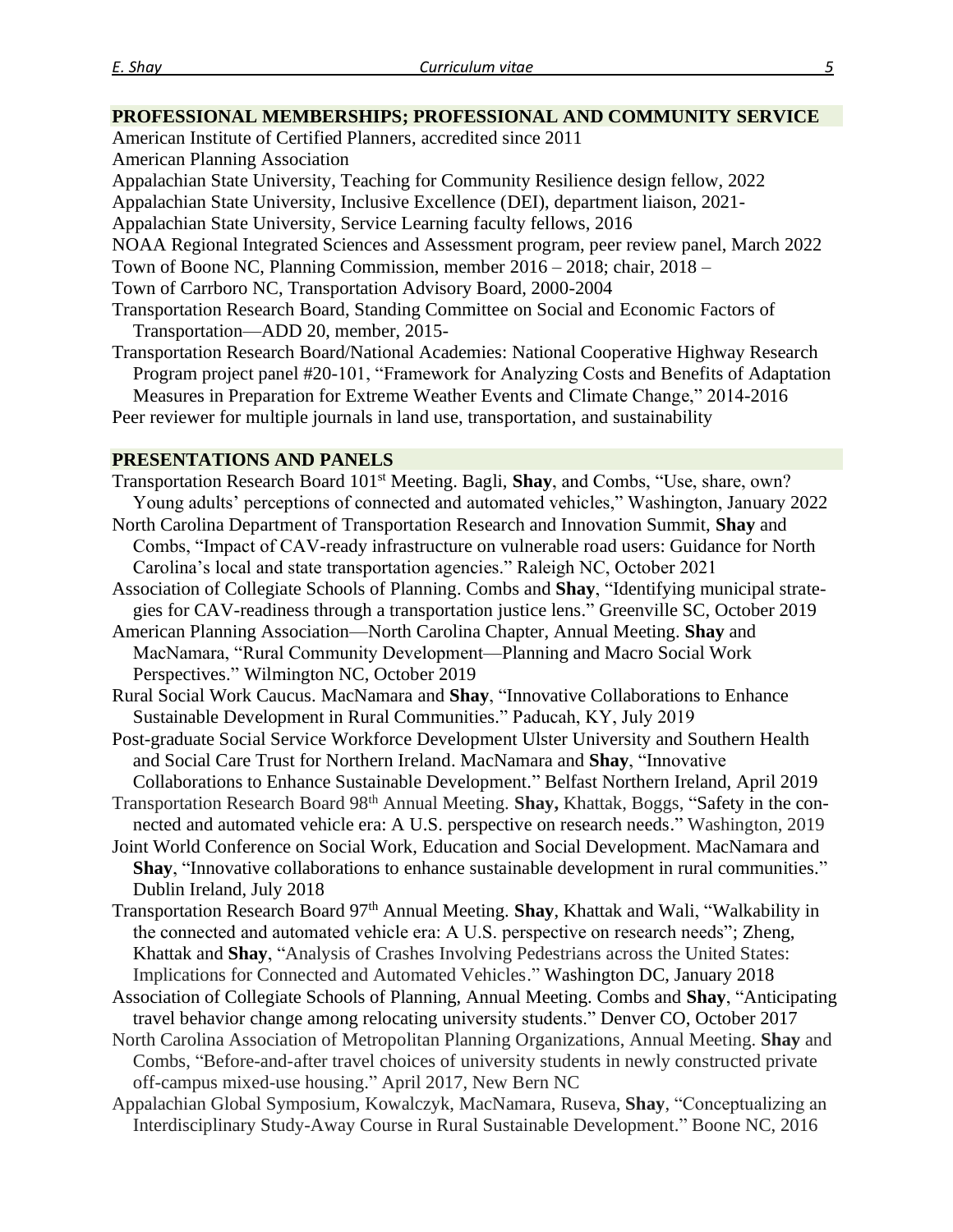| Centralina Council of Governments conference 'Creative solutions for thriving communities.'<br>Morton, Rosemond and Shay, "Aging in the suburbs: Changes in the built environment that<br>support well-being and mobility as we age." Gastonia NC, December 2015<br>Transportation Research Board 94 <sup>th</sup> Annual Meeting. <b>Shay</b> , "Identifying transportation<br>disadvantage: Mixed-methods analysis." Washington DC, January 2015<br>Global Sustainability Symposia, UNC-Chapel Hill. Member of planning committee, 2011-2014 |
|------------------------------------------------------------------------------------------------------------------------------------------------------------------------------------------------------------------------------------------------------------------------------------------------------------------------------------------------------------------------------------------------------------------------------------------------------------------------------------------------------------------------------------------------|
| North Carolina Association of Metropolitan Planning Organizations. Co-author and graduate<br>adviser, "Identifying transportation-disadvantaged populations: Preliminary findings and draft<br>tool," Toolkits and Technical track. Wilmington NC, May 2014                                                                                                                                                                                                                                                                                    |
| Center for Global Initiatives Photo Competition/Presentation, Advised student presenters from<br>2013 Honors Study Abroad in Germany, Denmark, Sweden. Chapel Hill NC January 2014                                                                                                                                                                                                                                                                                                                                                             |
| North Carolina Association of Metropolitan Planning Organizations. Combs and Shay, "Iden-<br>tifying NC's Transportation-Disadvantaged Populations," Winston-Salem NC, May 2013                                                                                                                                                                                                                                                                                                                                                                |
| EnvisionEAST-2050, 9-county planning exercise. Facilitator, Trenton NC, October 2012.<br>North Carolina School of Science and Math—Sustainability Project kickoff. Invited speaker:<br>"Sustainability—What it is, what it isn't." Durham NC, August, 2012                                                                                                                                                                                                                                                                                     |
| North Carolina Emergency Management Association, spring conference. Salvesen and Shay,<br>"Academic-community partnerships: Pilot projects in emergency, planning, response &<br>sheltering for vulnerable populations." Sunset Beach NC, March 2012                                                                                                                                                                                                                                                                                           |
| North Carolina Conference on Aging Roundtable. "Accessible housing and age-integrated<br>communities: Policies and programs for visitability and universal design." October 2011                                                                                                                                                                                                                                                                                                                                                               |
| Workshop: Sustainable Small & Medium Enterprises. Co-convener Durham NC, October 2010<br>Summer Planning Institute, North Carolina Chapter, Amer Planning Assoc. Shay, "Planning and<br>public health—The critical synthesis for sustainable communities." Greenville NC, 2010                                                                                                                                                                                                                                                                 |
| Round Table on Sustainable Small Business, co-convener. Chapel Hill NC, March 2009<br>Transportation Research Board 88 <sup>th</sup> Annual Meeting, Shay, "Relation of residential environment<br>to automobile ownership and travel choice." Washington DC, January 2009                                                                                                                                                                                                                                                                     |
| Active Living Research Conference. Pre-conference workshop, "Using GPS and accelerometers<br>in neighborhood research." Washington DC, April 2008.                                                                                                                                                                                                                                                                                                                                                                                             |
| Transportation Research Board 86 <sup>th</sup> Annual Meeting, Shay, "Automobiles, trips, and<br>neighborhood type: Comparing environmental measures." Session: The Built Environment<br>and Travel Behavior. Washington DC, January 2007                                                                                                                                                                                                                                                                                                      |
| Transportation Research Board 85 <sup>th</sup> Annual Meeting. Shay, "Drive or walk? Utilitarian trips<br>within a neo-traditional neighborhood." Session: The Built Environment and Travel Choices:<br>Unraveling the Relationships. Washington DC, January 2006                                                                                                                                                                                                                                                                              |
| Transportation Research Board 84 <sup>th</sup> Annual Meeting. Shay, "Auto ownership and use in neo-<br>traditional and conventional neighborhoods." Washington DC, January 2005                                                                                                                                                                                                                                                                                                                                                               |
| <b>ADVISING</b>                                                                                                                                                                                                                                                                                                                                                                                                                                                                                                                                |

## *Honors theses—advisor*

Krell, A. "Solutions to food insecurity through automated vehicle technology," 2022, Appalachian State University

Andersen, L. "An Impact Assessment of Extreme Drought and Unprecedented Wildfire in the Southern Appalachian Mountains," 2017, Appalachian State University

# *Honors theses—reader*

Royster, B. "Evolution and impediments of NC's methane capture pilot program," 2011, UNC-Chapel Hill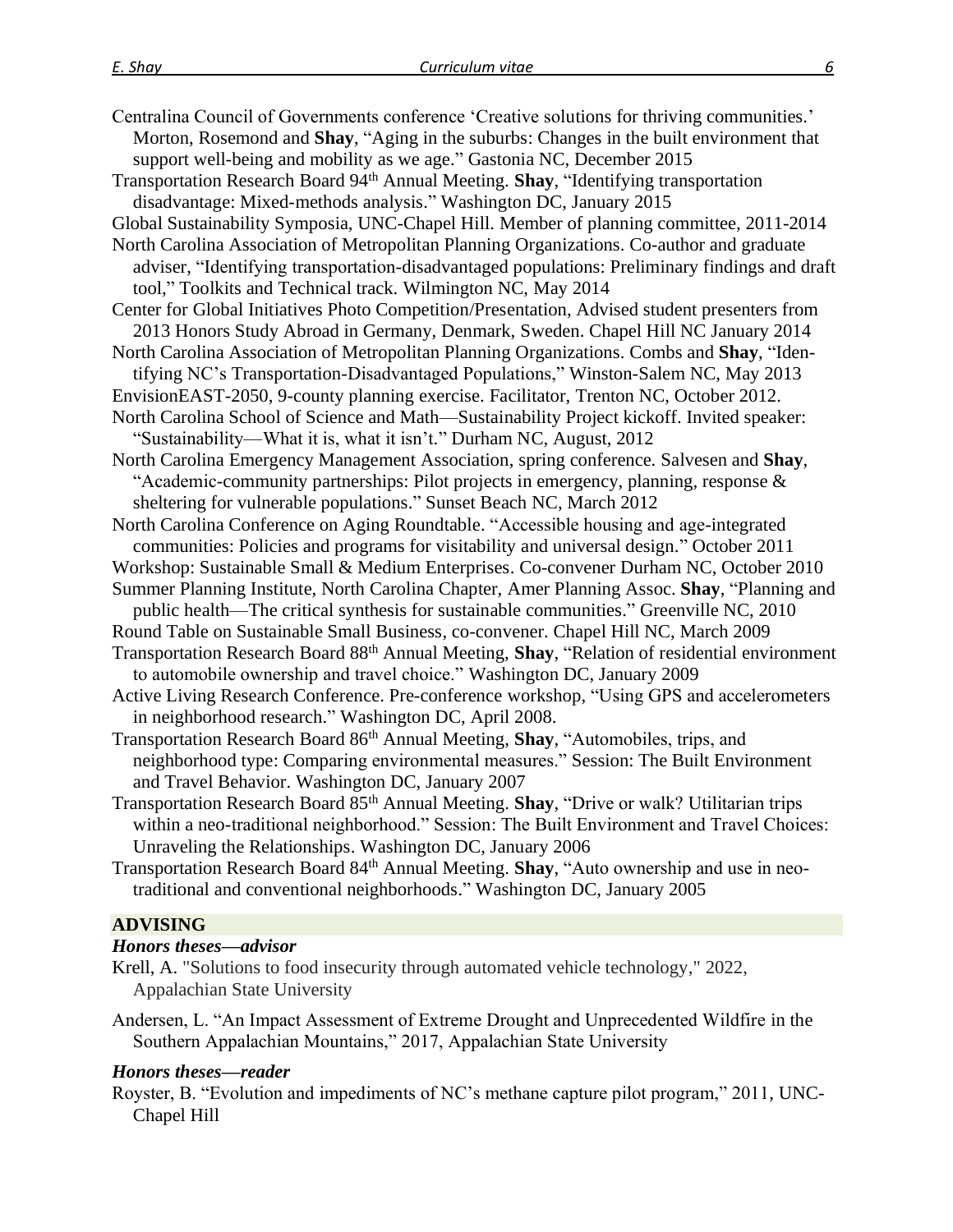Band, D. "Energy Information Systems and Conservation Psychology and their Potential for Reducing Energy Consumption at UNC," 2010, UNC-Chapel Hill

*Graduate theses—adviser and chair, Appalachian State University and UNC-Chapel Hill*

- Jones, R., "Success of Retail Spaces in Mixed-Use, Private-Sector Student Housing," 2022
- Bagli, H. "Use, share, own? Young adults perceptions of connected & automated vehicles," 2020
- Bonevac, A. "Key informant perceptions of flooding and landslides in western North Carolina, USA, following the 2018 floods and landslides," 2019
- Bushell, M. "Design, policy, and bicycle ridership: A comparison between Berlin, Germany and Washington D.C.," 2010
- Callaway, B. "Town of Chapel Hill greenhouse gas emissions inventory municipal operations: 2005 through 2009," best masters paper, UNC-CH City and Regional Planning, 2010
- Michler, R. "Vehicular cycling advocacy: A case study of Chapel Hill," 2010

## *Graduate theses—reader, Appalachian State University*

Minor, T., "Examining the mental health and temperature relationship in North Carolina," 2022

- Handwerger, L. "An assessment of social and physical vulnerability to hydroclimate extremes in Appalachia," 2021
- Harden, Stella. "The impact of environmental and social characteristics on severe material morbidity: A spatiotemporal analysis in South Carolina," 2020

Andersen, L., "An assessment of wildfire vulnerability in western North Carolina, USA, following the 2016 wildfires," 2018

Thompson, L. "Adolescents in crisis: A geographic exploration of help-seeking behavior using data from Crisis Text Line," 2018

Down, E. "A Business Model for Local Agriculture," 2017

#### *Interns—academic supervisor*

Internships, Appalachian State 2022—Cherubala, DiGiacomo, Werner; 2021—Poupart, Schado, Webster; 2020—DiGiacomo, Krell, Leach, Potts, Reed-Kelly, Reid, Shmurak; 2019—Bagli, Guigou, Mielenz, Mitchell; 2018—Allred, Everhart, Harris, Karlson, Kelley, Kern, Reid; 2017—Archer, O'Reilly; 2016: Williams

Environmental and Sustainability internships, 2008-2014, UNC-Chapel Hill, >70 undergraduates

**ENVIRONMENTAL CAPSTONES** *\*Projects led by graduate student, or directed by other faculty or staff 2007-14: Developed and coordinated capstones—advanced undergrad R&D projects for clients* 

## *Projects for campus clients*

*\*Efficient campus buildings*—UNC Energy Management

*Tarheel Bikes performance review, spatial analysis—*UNC Tar Heel Bikes Steering Committee *Campus water—past and present*

*\*Green labs—*Green Labs Committee, Office of Waste Reduction and Recycling

*Transportation deserts—*NC Dept of Transportation-funded research team at UNC-Chapel Hill *\*Campus carbon sequestration inventory and analysis—*UNC emissions specialist

*\*Campus rainwater management—*UNC stormwater engineer, Environment, Health and Safety *\*Carolina Dining Services and local producers*